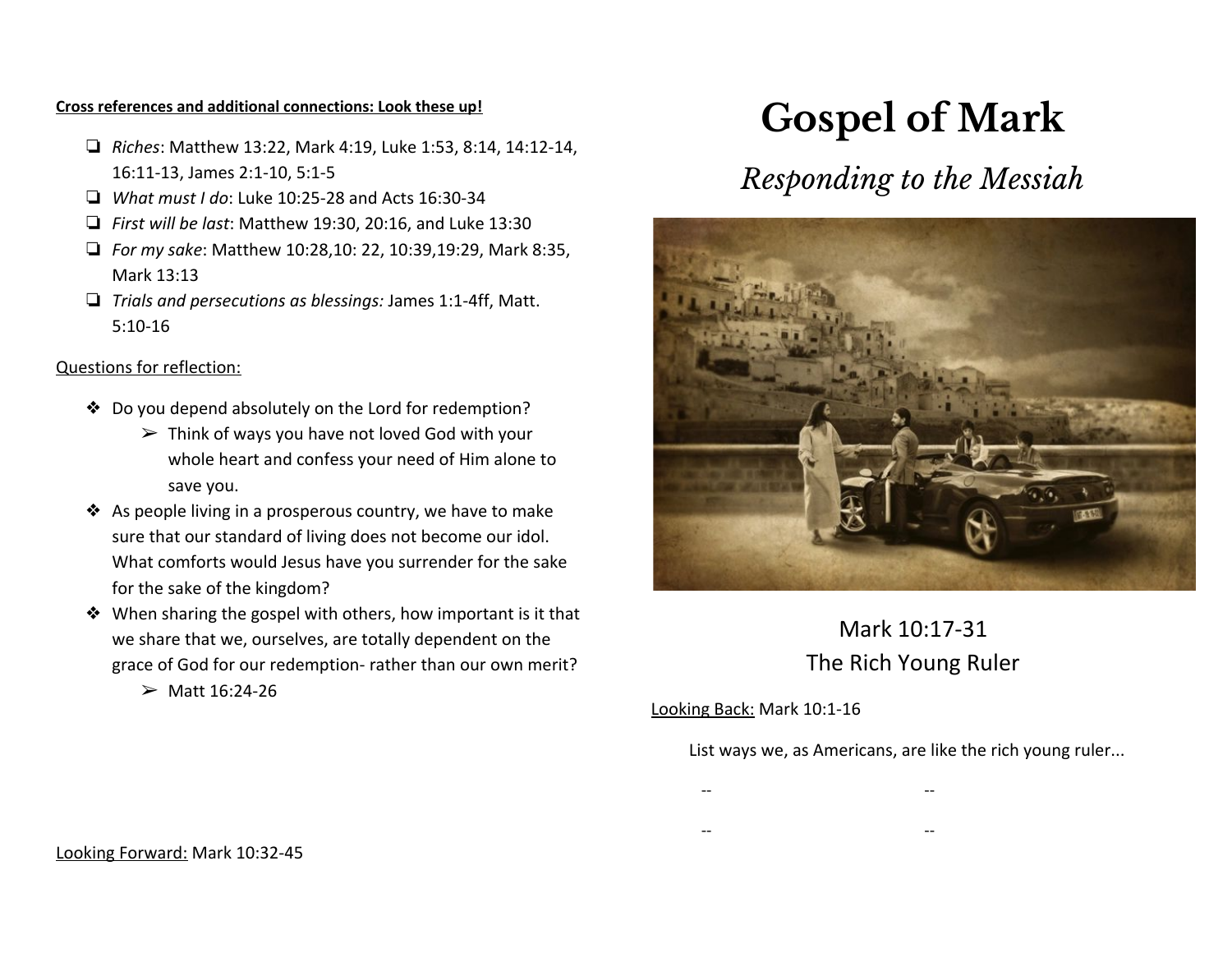#### Loving God with your actions

- List 3 ways that you can store up treasures in heaven this week.
	- After this week, reflect on how you can put those things into more regular practice.
- What good work could you do this week for a neighbor, family or church member, or non believer?
	- Mark 10:30

#### Loving God with your heart

It's easy to look down on the rich young ruler because of his inability to let go of his earthly possessions. In many ways though, this young man had shown more devotion to God than many of us ever have. The problem is he tried to come to God on his own terms, not God's terms.

- ❏ Ask yourself, is there anything in your life that you couldn't let go of for the sake of the Kingdom? Maybe, like the rich young ruler, it's earthly possessions. Maybe it's family/relationships, or maybe it's your job/career.
- ❏ While God may not at this moment be asking you to give up these things, check your heart to see where it truly lies. Is it with temporary things of this world, or is it set fast in the kingdom to come?

#### Loving God with your mind

● Rich people are often esteemed, respected, and admired by society. There is a natural (and even biblical) inclination to believe that the righteous will be prosperous, and therefore the prosperous are righteous, blessed by God because of

their righteousness. Conversely, the poor are often outcast and excluded by society. Given this perspective, the disciples response (v 26) to Jesus' statement in v 25 seems natural.

- However, the rich man is not named in this story. Typically, people not given names are viewed as unimportant. What does this communicate about Jesus' view of wealthy people?
- Wealth does not make a person a citizen of Jesus' Kingdom. "How hard it is … to enter the Kingdom of God" is repeated in verses 23 and 24. Have you ever dwelt on this truth?

#### *Want to look deeper? Did you know*…

- Jesus Circus- We've seen throughout Mark that people are coming to Jesus to see the show or what they can "get" from Jesus. The Rich Young Ruler is the pinnacle of this type of thinking. He's "achieved" everything else and wants his "Jesus pin" to put another notch in his belt. That's not what the kingdom is about. Instead, sacrificial living is the way of the Kingdom. It's not about status. Spend some time scanning through the book and see if you can find every member of the "Jesus Circus" and what they wanted from Jesus.
- Wealth, status, and knowledge can be very good things that rather than keep you from full devotion to God - can help you do work in the kingdom of God. Still, though these things aren't inherently evil, idolatry is. It is easy to put our trust and our *faith* in what we can physically measure (such as wealth or good works) without even realizing it. Look into passages